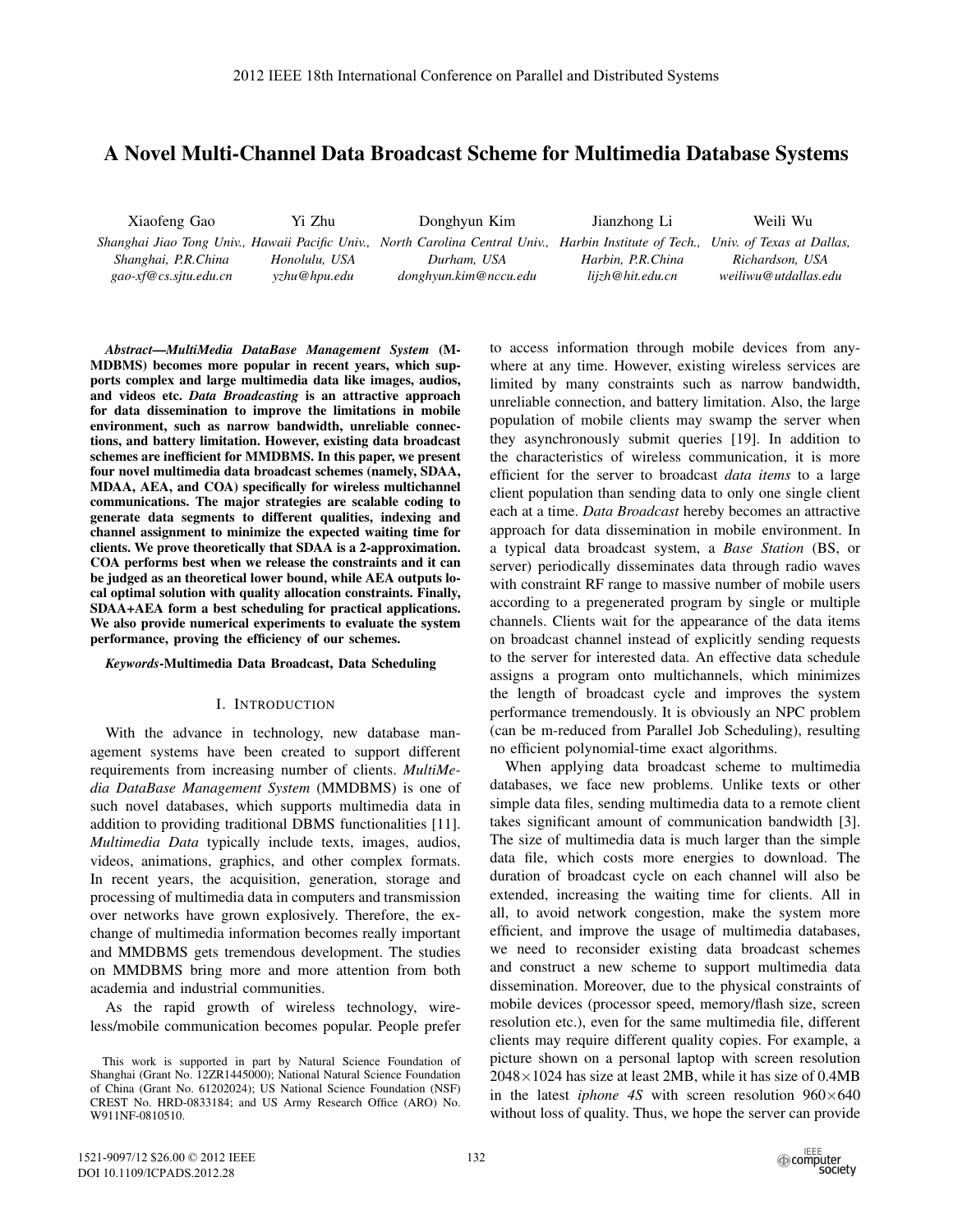different qualities for each datum at the same time to satisfy different client requirements.

This paper presents a novel data broadcast scheme for MMDBMS in multichannel wireless communications to achieve all these targets. The major strategies are scalable coding to generate data segments with different qualities, indexing and scheduling to minimize the expected waiting time for clients. We design four algorithms (SDAA, MDAA, AEA and COA) to minimize the broadcast length. The first three have a constraint that data segments with different qualifies in one file can only be allocated on different channels. Among them, AEA is most complicated but performs best. COA solves the ideal case without the constraint. We prove that SDAA is a 2-approximation and exhibit the efficiency of our system by mass numerical experiments.

The rest of this paper is organized as follows. Section II introduces related literatures. Section III illuminates necessary conceptions and theorems. Section IV describes our system design and four algorithms. In Section V, we illustrate the system performance with numerical experiments. Finally, Section VI gives a conclusion and future works.

# II. PREVIOUS LITERATURES

Data broadcast has been recognized as an efficient method for information dissemination, and gets increasing attractions. Imielinski [7] discussed how to organize massive amount of data on wireless communications to provide fast and low power access for users who equip with palmtops. Later, Pekowsky [13] discussed the possibility of broadcasting multimedia data, whose broadcasting architecture has been specified by the *Digital Video Broadcasting* consortium to allow service providers to multiplex data, using various protocols, into an MPEG-2 transport stream.

Based on these techniques, many works have been proposed over the past decade. Wu [15] designed a stretch optimal scheduling algorithm for on-demand broadcast systems. Yoshihisa [18] proposed methods to broadcast continuous media data by reducing client waiting time for multiple data via a single channel. Aksoy [2] summarized several existing *Dissemination Based Information Systems* (DBISs) and described their initial prototype of a DBIS toolkit. Lee [8], [9] redesigned the existing data broadcast schemes to deal with data-missing problem. Young [19] presented a novel protocol for disseminating data in broadcast environments such that view consistency, a useful correctness criterion for broadcast environments, is guaranteed. Yang [16] leveraged *Network Coding* (NC) to reduce the bandwidth consumption for data broadcast. However, all those technologies cannot deal with mass multimedia huge data streams. Some works also discussed the protocols for Video-on-Demand (VoD) transmission [4], [14], [20], but they focus on P2P networks, which is not applicable in data broadcast environment.

Wireless networking technologies have been improved rapidly recent years. Various types of networks have been designed under different standards to face the increasing requirements for wireless clients. Huang [6] developed a genetic algorithm to generate broadcast programs in a multiple channel environment. Anticaglia [1] proposed two heuristics to deal with data broadcast over multiple channels consisting nonuniform length data items. Yi [17] proposed effective generation of data broadcast schedules with different allocation numbers for multiple wireless channels.

#### III. PRELIMINARIES

#### *A. System Architecture*

We illustrate a typical data broadcast system for multichannel broadcast environment in Fig. 1. It is the architecture of the system and how the data broadcast mechanism works in multi-channel wireless environment.



Figure 1. An Example of Data Broadcasting System

First, data are stored in a local data repository [10]. A server retrieves data items from this repository. These data items are disseminated over broadcast channels at regular intervals by a transmitter, identified by their primary key. The server performs a series of processing functions including channel assignment, scheduling, and index construction.

After data managing and scheduling, these files are referred as a broadcast program and broadcasted iteratively in a cycle until the program is expired. The program includes some auxiliary information such as data identifiers, attributes, and indices. Attributes for each data item are then used to process the query from clients. The smallest logical unit of the broadcast (called *bucket*) is assumed to be a single data item for convenience. Each cycle of the broadcast is called a *bcycle*, while the content of the broadcast is called a *bcast*. for each *bcast*, we have a series of data *slots*.

Mobile clients access onto the channel, wait the appearance of the indices, search and download data items by jumping to the target channel during appropriate time slots.

#### *B. MIMO Antenna*

Current data broadcast systems restrict clients to communication with only one channel at a time, even though the system may have multiply channels. However, with the development of antenna technology, the mobile devices now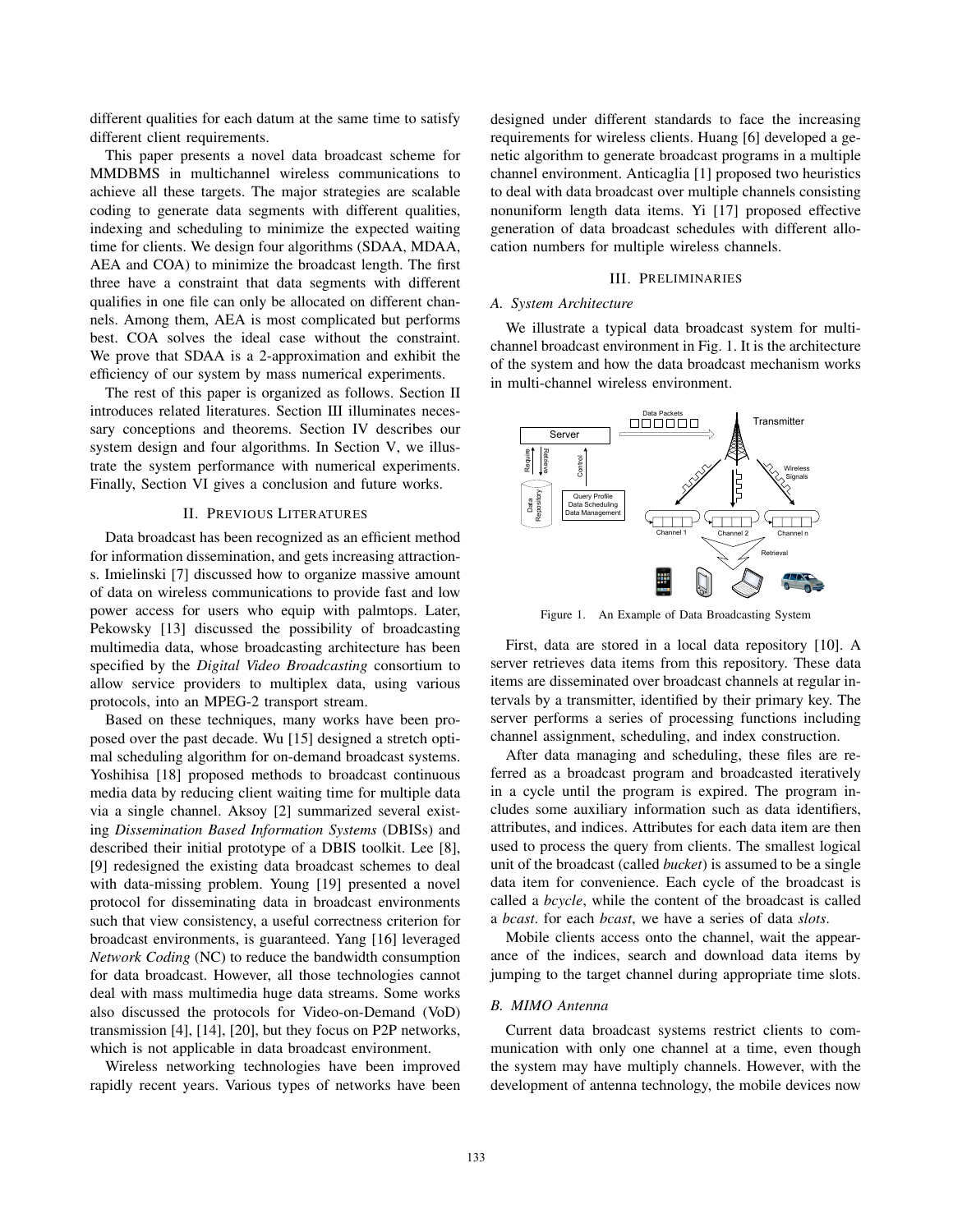can connect several channels simultaneously with *Multiple-Input and Multiple-Output* (MIMO) technology, which is used both in transmission and receiver equipment for wireless radio communication. MIMO is an efficient way to use multiple antennas at both transmitter's and receiver's side to improve communication performance and attain ultra high spectral efficiency [5].

MIMO technology is the kernel baseband techniques for the *Fourth-Generation Wireless Information System* (4G, Beyond 3G, Next Generation Network, NGN), which is a complete evolution and will become a total replacement of the 3G in few years. The international telecommunications regulatory and standardization bodies are working for commercial deployment of 4G roughly during 2012 to 2015.

## *C. Evaluation Criterions*

Due to the limitation of battery capacity for mobile clients, energy efficiency is a critical issue in the design of broadcasting systems [7]. The mobile devices have dualmodes: *active mode* and *doze mode*. They can only retrieve data from broadcast channels in the active mode, which consumes much more energy than in the doze mode. Thus, there are two parameters to evaluate the broadcasting system:

*Access Latency::* The period of time from when a query is issued to the moment it is responded.

*Tuning Time::* the period of time a mobile client stays *active* to retrieve the requested data items.

Access latency measures the efficiency of system organization, while tuning time is used to estimate the power consumption of a mobile client to retrieve data items.

# *D. Data Sampling*

Assume for each datum (or multimedia stream) we have K qualities  $Q = \{q_1, q_2, \dots, q_K\}$ . We can use *data encoding scheme* to filter the item according to quality constraint. E.g., given an item I, let  $I^1, I^2, \cdots, I^K$  denote the data segments corresponding to qualities after data encoding process. There are two classes of data encoding scheme:

*Independent encoding format:* High-quality parts are substituted for low-quality parts. E.g.,  $I$  can be encoded according to 2 qualities. One substream  $I<sup>1</sup>$  contains complete images of the size  $a \times b$  and another substream  $I^2$  contains complete images of the size  $2a \times 2b$ . Choosing a different quality means choosing a different substream.

*Hierarchical encoding format:* High-quality parts are added to low-quality parts. E.g., I is encoded into  $I^1$  and  $I^2$ according to 2 quality constraint  $q_1$  and  $q_2$ .  $I^1$  may contain images of the size  $a \times b$  and  $I^2$  may contain all additional pixels that extend the format to  $2a \times 2b$ . To present data in the highest quality, all substreams must be presented, e.g., if a client wants item I with quality  $q_2$ , it should download both  $I^1$  and  $I^2$  and merge them together.

In this paper, we choose *hierarchy encoding scheme* to decompose datum for the parallel property of MIMO.

# IV. A NOVEL DATA BROADCASTING SCHEME

In this section, we firstly define the symbols system (in Table I) and then design our system architecture. Next, we propose four scheduling algorithms under different constraints with performance analysis and examples.

Table I SYMBOL DESCRIPTION

| <b>Symbol</b>                                                                                                                             | <b>Description</b>                                                                          |
|-------------------------------------------------------------------------------------------------------------------------------------------|---------------------------------------------------------------------------------------------|
| S                                                                                                                                         | A data broadcast system                                                                     |
| $\overline{N}$                                                                                                                            | No. of channels in the system                                                               |
| $\boldsymbol{P}$                                                                                                                          | No. of data items in a program                                                              |
| K                                                                                                                                         | No. of quality requirements                                                                 |
| U                                                                                                                                         | Channel constraint for one client                                                           |
| $\boldsymbol{R}$                                                                                                                          | Channel broadcast rate                                                                      |
| $\overline{C}$                                                                                                                            | Channel set, $C = \{c_1, \dots, c_N\}$                                                      |
| T                                                                                                                                         | No. of channel groups, $T = \lfloor \frac{N}{K} \rfloor$ (Alg. 1) or $\frac{N}{U}$ (Others) |
| $\cal Q$                                                                                                                                  | Set of qualities, $Q = \{q_1, q_2, \cdots, q_K\}$                                           |
| $I_i$                                                                                                                                     | Data items, $1 \leq i \leq P$                                                               |
| $G_i$                                                                                                                                     | Quality group for $I_i$ , $G_i = \{I_i^1, \cdots, I_i^K\}$                                  |
| CG <sub>i</sub>                                                                                                                           | Channel groups, $CG_j = \{c_{(j-1)U+1}, \dots, c_{jU}\}\$ (Alg. 2)                          |
| $\mathcal G$                                                                                                                              | All data groups in system, $\mathcal{G} = \{G_1, \dots, G_P\}$                              |
|                                                                                                                                           | All channel groups, $\mathcal{CG} = \{CG_1, \cdots, CG_T\}$                                 |
|                                                                                                                                           | Length of $I_i^k$                                                                           |
| $\overset{\circ}{\mathcal{C}\mathcal{G}}\ \overset{l_{i}^{k}}{\underset{n_{i}^{k}}{l_{j}}}\ \overset{l_{j}}{\underset{n_{i}^{k}}{l_{j}}}$ | Length of channel group $CGi$                                                               |
|                                                                                                                                           | No. of channels assigned to $I^k_i$                                                         |

#### *A. System Design*

Given a data broadcast system  $S$  with one data repository,  $N$  channels, and  $K$  quality constraints. All channels are independent, each with the same broadcast rate  $R$ . Each client can connect with at most  $U$  channels at one time. We assume the system is reliable and synchronized, and  $N > U > K$ (Usually,  $N$  can be large because the BS can deploy as many MIMO antenna as it can serve.  $K$  is very small, and  $U$ depends on the number of antennas in mobile devices and the number of pathes between sender and receiver. Furthermore, MIMO plus OFDMA can tremendously increase the possible channels a client can use at one time [12]).

When retrieving a datum *I*, the *source video encoder* will decompose  $I$  to several substreams with quality constraints, then allocate these packets over  $U$  channels. Data on multiple channels will broadcast simultaneously, such that the receiver will download them at the same time. Next, the receiver will merge corresponding files together to get the item it wants. The whole process can be seen as Fig. 2.



Figure 2. An Example of Broadcasting Multimedia Stream

Next, we will construct four algorithms to efficiently allocate data to minimize *access latency* and *tuning time*.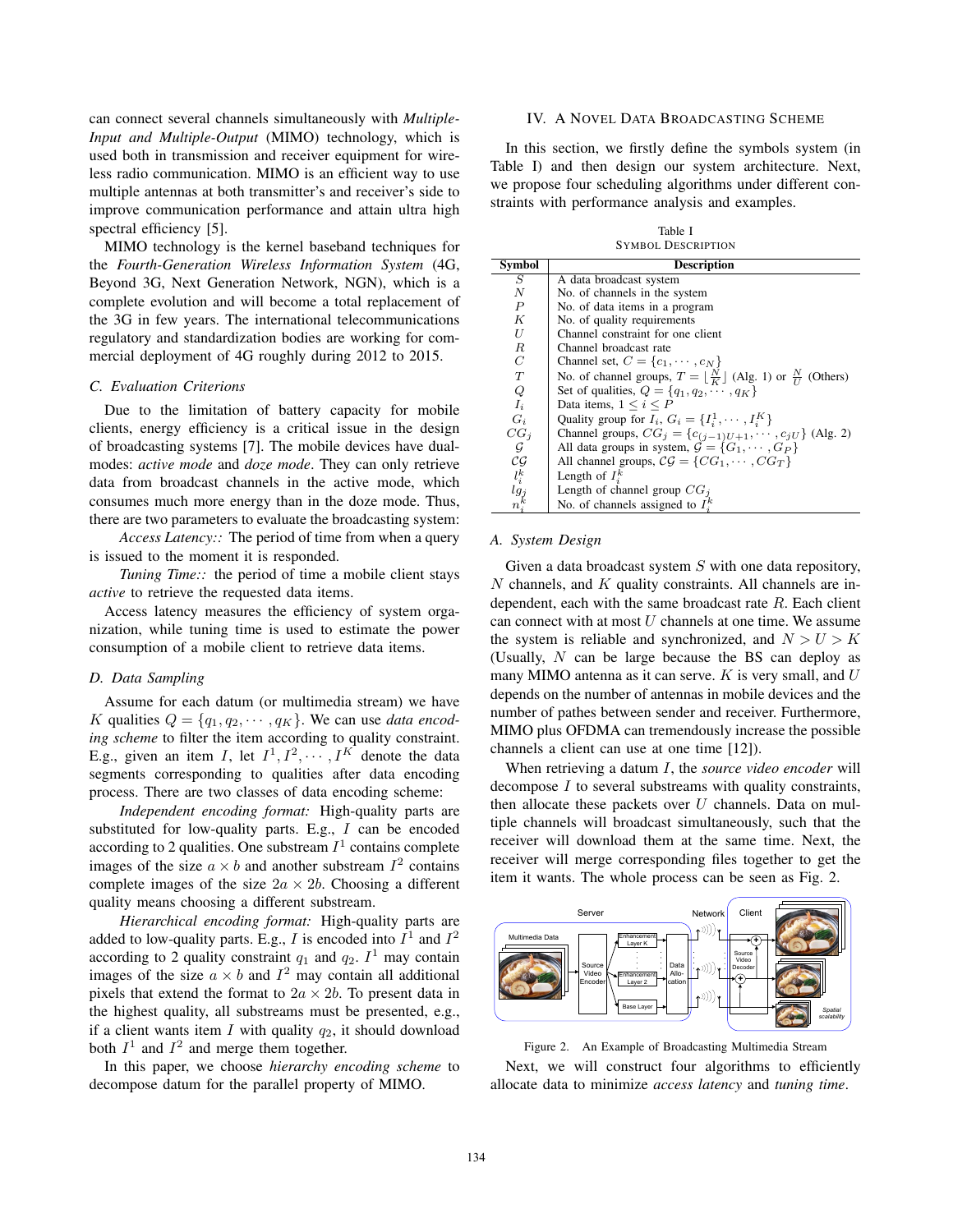# *B. Simple Data Allocation Algorithm (SDAA)*

Since  $N > K$ , the most intuitive way is to decompose each required datum  $I_i$  to  $K$  substreams as a group  $G_i = \{I_i^1, I_i^2, \cdots, I_i^K\}$ , then allocate them on K channels. If the length of each  $I_i^k$  is not equivalent, we leave the slot unoccupied such that  $\forall p, q, l_i^p = l_i^q$ , where  $1 \leq p, q \leq K$ and  $p \neq q$ . For each datum we repeat the same process, then allocate the group to the channels with the shortest length of bcast. To simplify the system architecture, we assume  $N = n \times U$  (*n* is a positive integer) and there are *P* data items at a moment. Alg. 1 describes the detailed processes.

# **Algorithm 1 Simple Data Allocation Algorithm-SDAA**

**Input:** Data group  $\mathcal{G} = \{G_1, G_2, \cdots, G_P\}$ , each has K substreams with K qualities. Channels  $C = \{c_1, c_2, \cdots, c_N\}.$ **Output:** A broadcast schedule Sche.

1: Set  $T = \lfloor \frac{N}{K} \rfloor$ .

- 2: Sort G nondecreasingly, rename as  $\mathcal{G}' = \{G'_1, \cdots, G'_P\}.$
- 3: Divide C into T groups as  $\mathcal{CG} = \{CG_1, \cdots, CG_T\},\$  $CG_i = \{c_{(i-1)K+1}, c_{(i-1)K+2}, \cdots, c_{iK}\}, \forall 1 \leq i \leq T.$
- 4: **for**  $i = 1$  to  $P$  **do**
- 5: Choose  $CG_j = \min_{1 \leq j \leq T} \{lg_j\}$ <br>6: Append  $G'_i$  to  $CG_j$  on correspo
- 6: Append  $G'_{i}$  to  $CG_{j}$  on corresponding channels.
- 7: **end for**
- 8: Output Sche.

# **Theorem 1.** *The time complexity of SDAA is*  $O(P \ln P)$ *.*

*Proof:* The only time consuming for SDAA is the sorting part for  $\mathcal{G}'$ , which takes  $O(P \ln P)$ . Other calculations only take  $O(1)$ . Thus the theorem holds.

In SDAA, each datum occupies  $K$  channels, so one client will connect at most  $K$  channels to download their required datum. Each time, SDAA appends a datum to a group of channels with shortest  $dcast$  length. Table II is an example of 6 data items with data segment length to the qualities.

| Table II               |  |
|------------------------|--|
| PARAMETERS FOR EXAMPLE |  |

| $N=10$                | $P=6$ | $K=3$        | $U=5$            |
|-----------------------|-------|--------------|------------------|
| $G_1 = \{I_1^1$<br>ŢЗ | $=18$ | $l_1^2 = 15$ | $l_1^3 = 23$     |
| $G_2 =$               | $=12$ | $=16$        |                  |
| $G_3 =$               | $=24$ |              | $= 2$<br>$\circ$ |
| $G_4 =$               | $=$ 3 |              | $=29$            |
| $G_5 =$               |       | $=34$        | $=9$             |
| $G6 =$                | $=10$ | $l_e^2=10$   | $=10$            |

Fig. 3 is the resulting schedule of the broadcast program by SDAA. From the figure, we can see there exists one empty channel, because we want to keep data broadcast concurrently such that clients can download data simultaneously. To take advantage of this empty channel, we can split long data segments and assign part of them on this channel.

## **Theorem 2.** *SDAA is a 2-approximation.*

*Proof:* Let  $G^*$  denotes the optimal schedule. Since the



Figure 3. The Result of Algorithm-SDAA 1

quality decomposition process is independent with channel scheduling, each  $G_i$  has fixed  $\{I_i^j\}$  segments and thus  $\max G_i = \max_{1 \leq j \leq K} I_i^j$  is also fixed. We use  $G_i^*$  to denote  $\max_{P} G_i$ . Easy to see,  $G^* \ge \max_{1 \le i \le P} G_i^*$ . Let  $L = \sum_{i=1}^{P} G_i^*$  be the total time unit to broadcast, and only  $T$  channel groups are available, each channel should contain  $L/T$  average data units. Consequently, there must exist one channel with at least that much unit.  $G^* \geq L/T$ .

Consider the solution of SDAA. Let  $L_P$  denote the starting point of  $G_P$  as the last datum, and  $bcycle$  the output of SDAA. Then  $bcycle = L_P + G_P^*$ . All other channel groups must contains more than  $L<sub>P</sub>$  units according to the algorithm. If we split the schedule into two disjoint time intervals by  $L<sub>P</sub>$ , then the latter interval has length at most  $G^*$ . Now consider the former interval, the total amount of time units in this interval is  $T \cdot L_P$ , which is no more than the total time units. Thus  $L_P \leq L/T \leq G^*$  and  $bcycle \leq 2G^*$ . We thereby get a 2-approximation.

SDAA is simple, but may easily bring congestion and inequality. For each datum, whatever quality the client requires, it must download base layer substreams. If the lengths of substreams in each group vary a lot, the broadcasting system will have too many unoccupied slots, and the *tuning time* will be controlled by the longest substream. With the observation that each client can connect with at most  $C$ channels at one time, we have the following improvement.

#### *C. Modified Data Allocation Algorithm (MDAA)*

In SDAA, clients only use  $K$  channels, so we can use other  $U - K$  channels to shorten the *tuning time* and *access latency*. The main idea is: for each group  $G_i$ , find the maximum length substring  $I_i^k$ , split it into two halves, append an index on the head of each half, and replace  $I_i^k$ in  $G_i$ . Repeat this step until the total channel number is  $U$ .

Note that the channel assignment remains the same as SDAA. However, the channels are divided by  $T = N/U$ . (Divide C into T groups  $\mathcal{CG} = \{CG_1, \cdots, CG_T\}$ , where  $\forall 1 \leq i \leq T, \ CG_i = \{c_{(i-1)U+1}, c_{(i-1)U+2}, \cdots, c_{iU}\}.$ If we have a family of data groups, we sort them in nondecreasing order. For each group, we append it to the group of channels with the least data segment length.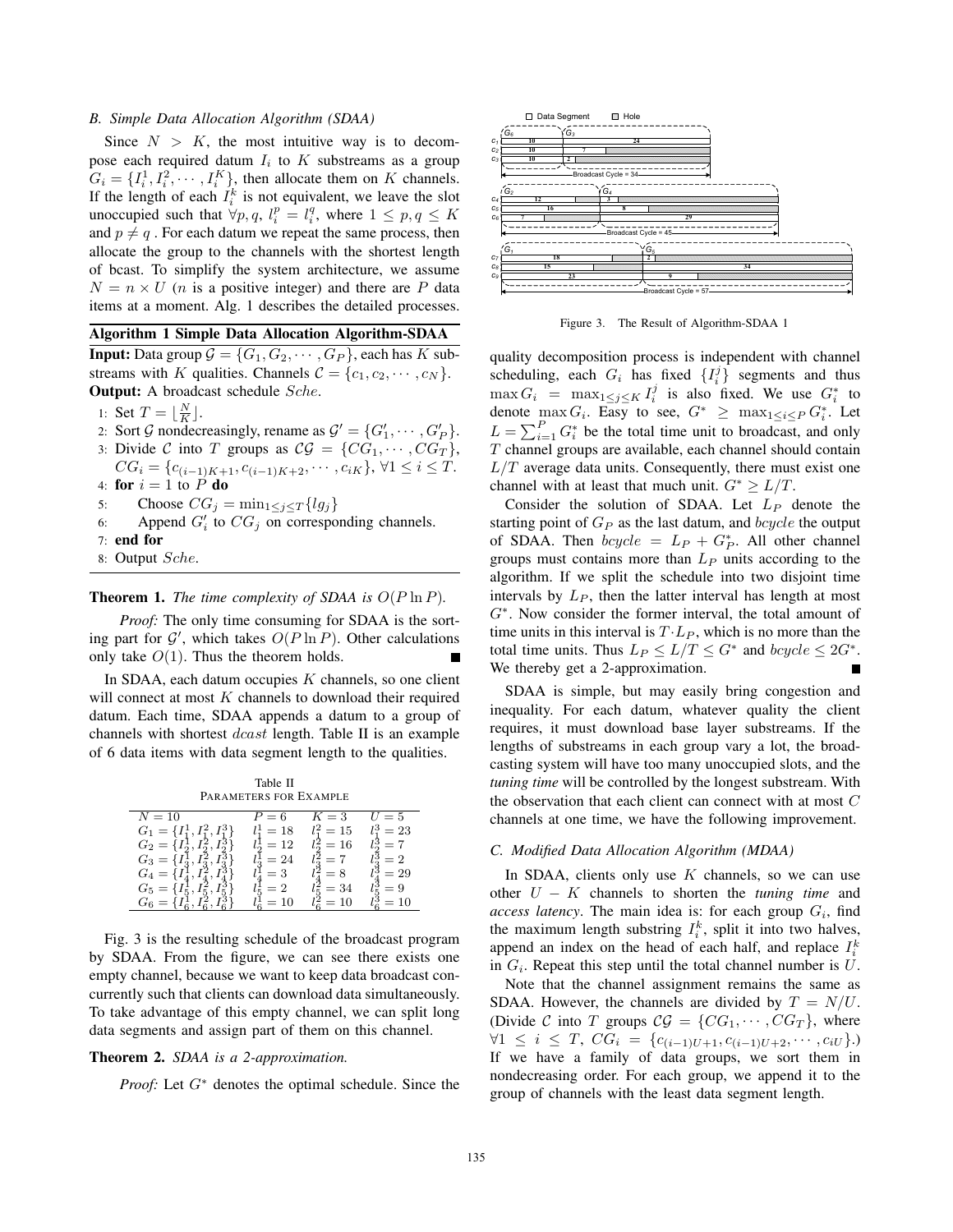Therefore, we only need to deal with single group of data items. If we modify each group of data items, then the rest of the process is the same as SDAA. Thus, the input is a group of data  $G_i$ , then the output is  $G_i'$ , such that in the next phase we can easily order all  $G_i'$  and assign to the channel groups by SDAA. Alg.2-MDAA shows the process.

# **Algorithm 2 Modified Data Allocation Algo.-MDAA**

**Input:** Data group  $G_i = \{I_i^1, \dots, I_i^K\}$  and constraint U. **Output:** Modified data group  $G'_{i}$ , which contains  $U$  items.

1: Set  $h = K$ 

2: **while**  $h \le U - 1$  **do** 

- 3: find  $I_i^k \in G_i$  with  $\max\{l_i^k\};$
- 4: split  $I_i^k$  into  $I_i^{k_1}$  and  $I_i^{k_2}$ , append an index to each head, and replace  $I_i^k$  with  $I_i^{k_1}$ ,  $I_i^{k_2}$ ; h+=1;
- 5: **end while**
- 6: Reorder  $G_i$  according to qualities, and output  $G_i$ .

**Theorem 3.** For each datum  $G_i$ , MDAA takes  $O(U^2)$  time.

*Proof:* The propose of MDAA is to fill  $U - K$  empty channels for each  $G_i$ . For each empty channel, we select a data segment with maximum length and split it into two pieces. Since finding a maximum one among  $K$  items needs  $O(K)$  time, the total time is  $\sum_{a=0}^{U-K} (K+a) = O(U^2)$ .

Totally, SDAA+MDAA requires  $O(PU^2 + P \ln P)$  time.

Using SDAA+MDAA, we can get a program with data in Table II shown in Fig. 4. Since we split a data segment into two, clients cannot recognize this data by their primary keys. We need to insert an additional key as a head to each half. Compared to the result in Fig. 3, bcycle reduces significantly.



Figure 4. The Result of Algorithm 2-MDAA

However, MDAA is still not good enough. E.g., if we apply MDAA to a datum  $I_i^k$  with  $l_i^k = 24$  on 2 empty channels, we can get 3 segments with lengthmax $\{13, 7, 7\}$ , but if we divide  $I_i^k$  into three equal segments, the optimal length is  $\max\{9, 9, 9\}$ , which saves 30.7% of the bcycle. Hence, we make a further optimization as follows.

# *D. Average Estimation Algorithm (AEA)*

AEA can be divided into three consecutive phases. Phase 1 recursively estimates the average data length (defined as  $A_w$ ). In each iteration, it computes  $A_w$  of the remaining data items, allocates datum whose length  $\lt A_w$  to available channels, and remove it from unassigned list. Obviously,  $A_w$ keeps growing. When Phase 1 terminates, the  $l_i^k$  of each unallocated  $I_i^k$  is longer than the final estimated  $A_w$ .

Then for the each remaining  $I_i^k$ , the second phase assigns  $\lfloor l_i^k / \lceil A_w \rceil \rfloor$  channels to allocate  $I_i^k$  with length  $\lfloor A_w \rceil$ . After this phase, each remaining  $I_i^k$  has length  $0 \leq l_i^{k'} < \lceil A_w \rceil$ .

If there exists  $l_i^{k'} > 0$ , the third phase allocates the remaining data according to two rules: 1) if available channel exists, allocate data with  $\max\{l_i^{k'}/n_i^k\}$  ( $n_i^k$ : the number of channels assigned to  $I_i^k$ ); and 2) if no available channel exists, distributed  $l_i^{k'}$  equally to  $n_i^{k'}$ .

Alg. 3-AEA describes the details. Similar as MDAA, we only deal with data segments in one group.

| <b>Algorithm 3 Average Estimation Algorithm-AEA</b> |  |  |
|-----------------------------------------------------|--|--|
|-----------------------------------------------------|--|--|

**Input:** Data group  $G_i = \{I_i^1, \dots, I_i^K\}$  and constraint U. **Output:** Modified group of data items  $G_i'$ 

|     | 1: Set $w = 1$ , $h = U$ , $A_0 = 0$ .                                                                                  | /* Phase $1*/$ |
|-----|-------------------------------------------------------------------------------------------------------------------------|----------------|
|     | 2: while $A_{w-1} \neq A_w$ do                                                                                          |                |
| 3:  | for $k = 1$ to K do                                                                                                     |                |
| 4:  | If $(0 < l_i^k \le A_w)$ set $l_i^k = 0$ , $n_i^k = 1$ , $h - 1$                                                        |                |
|     | end for<br>5:                                                                                                           |                |
| 6:  | $w+=1, A_w=(\sum_{k=1}^K l_i^k)/h$                                                                                      |                |
|     | $7:$ end while                                                                                                          |                |
|     | 8: for $k=1$ to K do                                                                                                    | /* Phase $2*/$ |
|     | If $(l_i^k \neq 0)$ set<br>9:                                                                                           |                |
|     | $n_i^k = \lfloor \frac{l_i^k}{\lceil A_{} \rceil} \rfloor$ , $l_i^k - = n_i^k \times \lceil A_w \rceil$ , $h - = n_i^k$ |                |
|     | $10:$ end for                                                                                                           |                |
|     | 11: while $h > 0$ do                                                                                                    | /* Phase $3*/$ |
| 12: | Find $I_i^a$ with $\max_{1 \le k \le K} {\{\frac{l_i^k}{n_i^k}\}, \{l_i^a = 0, n_i^a + \dots \le L\}}$                  |                |
|     | $13:$ end while                                                                                                         |                |
|     | 14: Append remaining $I_i^k$ with $\frac{l_i^k}{n^k}$ to channels assigned in                                           |                |
|     | Phase 1 and 2. Reorder $G_i$ with $q_k$ and output $G_i$ .                                                              |                |

**Theorem 4.** For each  $G_i$ , AEA takes  $O(K \ln K)$  time.

*Proof:* In each iteration, we calculate the average length  $A_w$  and remove the data items with length smaller than it, which takes  $O(\ln K)$ . There are at most K iterations, and thus needs  $O(K \ln K)$ . In phase 2, we order left segments and insert them to empty channels, which takes  $O(K \ln K)$ . In phase 3, we deal with the last remaining segments, with at most  $O(K)$ . Totally, Alg. 3 takes  $O(K \ln K)$ .

Thus, AEA needs  $O(PK \ln K + P \ln P)$  time totally. Using AEA, we get a schedule for Table II. The result can be seen in Fig. 5. From this figure we can see that AEA improves the system performance a lot. The unused holes in the system reduces, and the length of cycles shrinks much.

#### *E. Channel Overlapping Algorithm (COA)*

AEA gets an optimal solution when each channel only accepts one quality. To evaluate the system performance, we further release this constraint as an ideal case to compute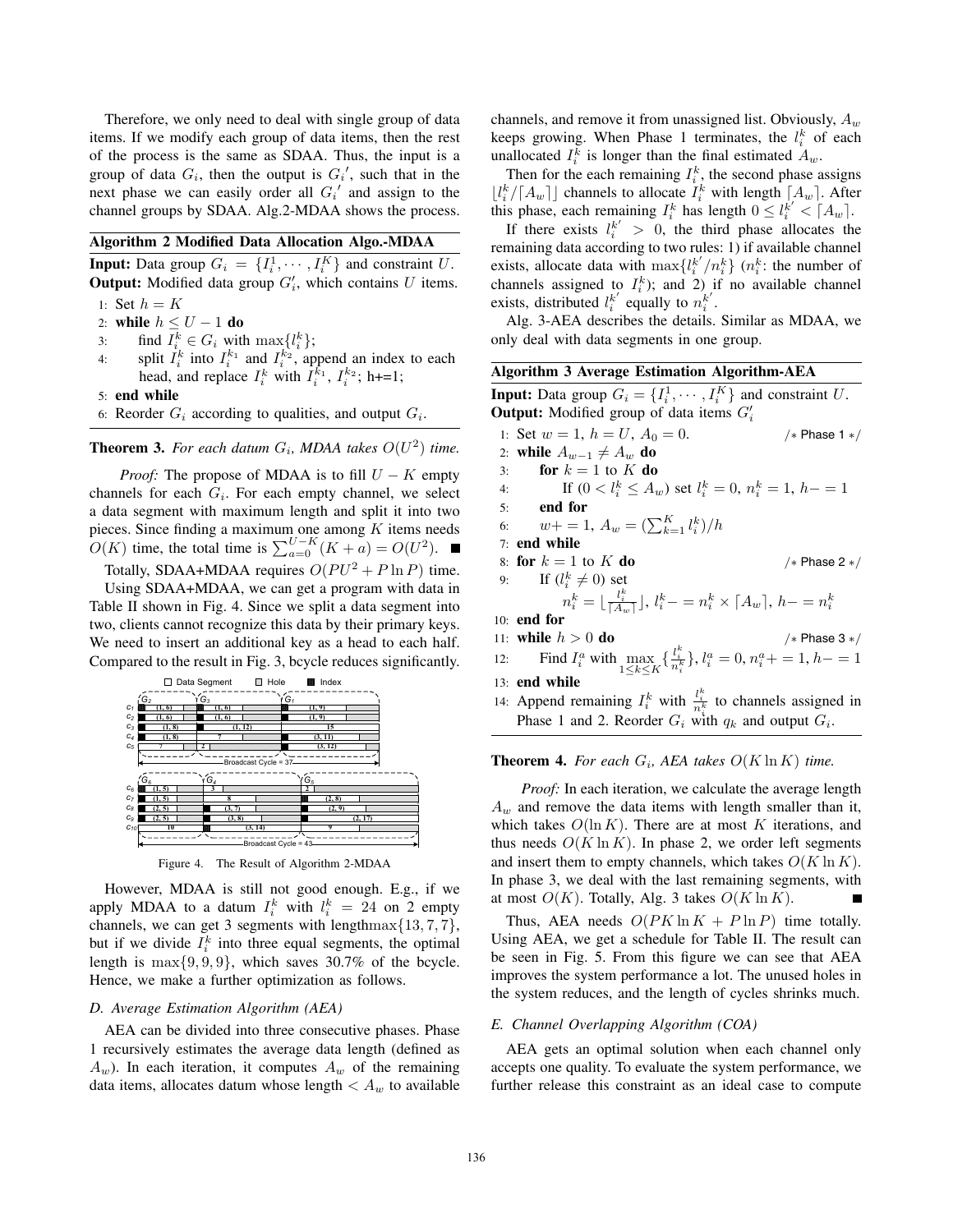

Figure 5. The Result of Algorithm 3-AEA

a lower bound for local optimization and propose *Channel Overlapping Algorithm* (COA). COA guarantees that the length of the data group  $G_i$  is almost the same as  $A = \left[ (\sum_{k=1}^{K} l_i^k)/U \right]$ . A is acting as a threshold to control the data length of each  $G_i$ . Note that by interleaving data streams with different qualities, we loose the opportunity for clients to connect only part of the channel groups to download the required data with different quality requirements. Thus, COA is used for theoretical analysis.

COA also has three consecutive phases. Phase 1 assigns  $\lfloor l_i^k/A \rfloor$  channels for each  $I_i^k$  with length A. Phase 2 allocates the remaining data segments into available channels: firstly allocate the data with longest remaining length and then append data segment to the same channel if total length of this data segment plus index is less than  $A+1$ . We repeat this step until all available channels are used. Phase 3 separates and attaches the remaining data to the channels with the total length less than the remaining spaces. However, since we insert redundant indices, it is possible that we cannot keep all data within length  $A + 1$ . Here we loose the threshold and repeat the algorithm until we find a feasible solution. Alg. 4-COA shows the details.

## **Theorem 5.** For each  $G_i$ , COA takes  $O(K^2 \ln K)$  time.

*Proof:* COA is very similar as AEA. However, when we insert indices into the system, the threshold  $A$  may not be enough. Thus we should increase  $A$  and recalculate the schedule. We repeat this process at most  $K$  time, since each item will be separated at most  $U$  times, bringing at most  $UK$  indices. And every time when  $A$  increases, we have additional  $U$  spaces. Therefore, COA terminates after at most  $K$  iterations. Combining the proof of Theorem 4, the complexity is  $O(K^2 \ln K)$ .

Using COA, we get a schedule for Table II shown in Fig. 6, proving that COA outputs the smallest cycle length.

#### V. SIMULATION

We analyze the correctness and performance of four algorithms by numerical experiments. According to the real system constraints, we set  $N \le 100$ ,  $U \le 20$ , and  $K \le 5$ .

# **Algorithm 4 Channel Overlapping Algorithm-COA**

**Input:** Data group  $G_i = \{I_i^1, \dots, I_i^K\}$  and constraint U. **Output:** Modified group of data items  $G_i'$ 

1: set  $A = \left[ \left( \sum_{k=1}^{K} l_i^k \right) / U \right]$ .  $f_{\{1 \text{ to } K\}} = 0$ . 2: **for**  $k = 1$  to  $K$  **do**  $\hspace{1cm}$  /\* Phase 1 \*/ 3: If  $(l_i^k \leq A)$ ,  $f_k = 1$ , else  $f_k = 0$ . 4:  $n_i^k = \lfloor l_i^k / A \rfloor, l_i^k = l_i^k - n_i^k \times A$ 5: **end for** 6:  $h = U - \sum_{k=0}^{K} n_i^k$ <br>7: Sort  $I_i^k$  by  $l_i^k$  decreasingly;  $\hspace{1cm}$  /\* Phase 2 \*/ 8: set  $d_{\{j=1 \text{ to } h\}} = A + 1$ ,  $X_{\{j=1 \text{ to } h\}} = \emptyset$ 9: **for**  $k = 1$  to  $K$  **do** 10: **for**  $j = i$  to h **do** 11: If  $(l_i^k + 1 - f_k \le d_j)$ , set  $d_j - = l_i^k + 1 - f_k, X_j \cup = \{(k, l_i^k)\}, l_i^k = 0$  $12:$ 13: **end for** 14: Set  $p =$  no. of channels with  $d_i > 1$ . /\* Phase 3 \*/ 15: **if**  $l_i^k + p \leq \sum^{h}$  $\sum_{j=1} d_j$  **then** split  $l_i^k$  with  $d_j$  to fill channel 16: **else** set  $A + = 1$ , goto Phase 1.

17: **end if**

18: Reorder channels increasingly by  $q_k$ , and output  $G_i$ .



Figure 6. The Result of Algorithm 4-COA

After data allocation, we form a program with  $P$  items. Clearly, smaller *bcycle* length shortens *access latency*.

We evaluate the performance of our system by two parameters: *average number of files on each channel* (AFC) and *average channel wastage* (ACW). AFC shows the expectation of waiting time, which is considered as the energy consumption for mobile users to access their requested multimedia data if users uniformly access to the system. ACW, measures the energy wastage at the BS. Our evaluation environment is a broadcasting system where multimedia files are broadcasted via multi-channels. In each broadcast program, the server puts required data files onto data broadcast cycle based on proposed algorithms. We assume that the broadcasting program is static during a period of time. The BS has  $N$  channels to broadcast  $P$  files simultaneously while the end users, equipped with MIMO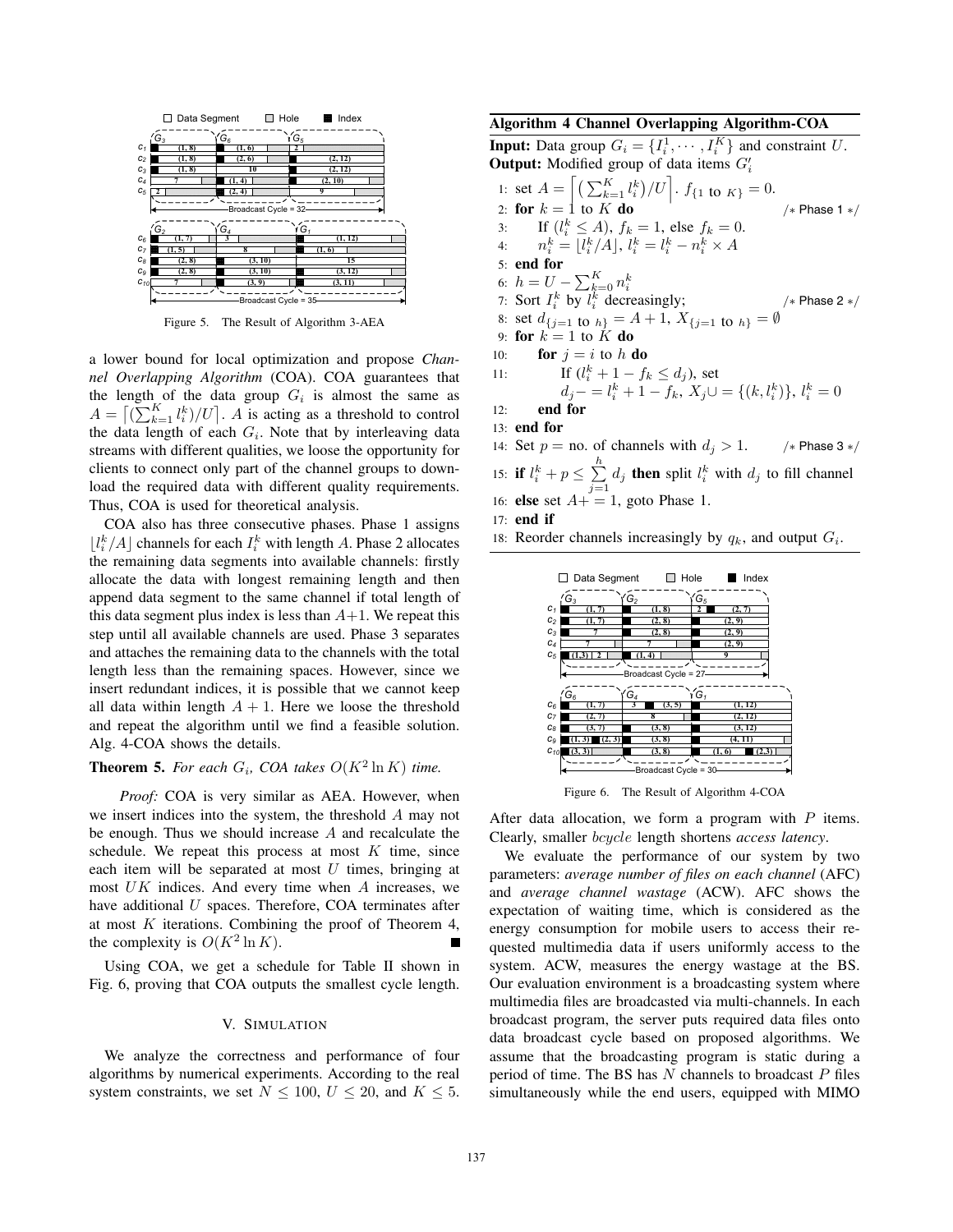antennas, can access at most  $U$  channels at one time.

For all evaluations, we generate multimedia files based on normal distribution with certain  $\mu$  and  $\sigma$ , where  $\mu$  gives the average size for multimedia files and  $\sigma$  shows the variance among multimedia files. Note that if the file size is not positive, we drop it and regenerate one. The size of files range from 128 KB to 8 MB, which is the general size of multimedia files such as photo, music, and small video.

We use uniform distribution to split each file into  $K$  parts, where  $K$  is the number of qualities in the encoding system. We hope show the performance of multimedia data broadcast system under different parameters of the system (i.e. the total broadcast channel  $N$ , the number of broadcasting files  $P$ , the file size  $\mu$  and  $\sigma$ , the access channels U, and the qualities ). Consequently, we test AFC and ACW under different parameters using four algorithms. We run the simulation 10,000 times and take the average value. Moreover, for each program, we calculate the average data length on each channel. Set  $L_P$  as the average channel length for 10,000 simulations, and  $L_U$  the average unused channel length, then we get that  $AFC = L_P/\mu$ , and  $ACW = L_U/L_P$ .

# A. Verification of  $\mu$  and  $\sigma$

We analyze the relationship between data size and system efficiency, since in multimedia databases the size of files varies a lot, influencing the efficiency of broadcasting system greatly. To evaluate this relationship, we test our system under different values of  $\mu$  and  $\sigma$ , and then produce the result of AFC and ACW. To make the result comparable, set  $N = 40$ ,  $U = 10$ ,  $P = 600$ ,  $K = 2$  for each scenario.



Figure 7. Average Packet Length vs Average Number of Files per Channel

Fig. 7 shows the relation between  $\mu$  and AFC: xcoordinate is the value of  $\mu$ , and y-coordinate is the variation of AFC for different algorithms. We can see that:

a) COA obtains the shortest AFC, since it uses all empty "holes" to shorten data length on each channel. This conclusion remains for other comparisons.

b) When  $\mu$  increases, AFC firstly decreases sharply and then becomes flat. Because when  $\mu$  is small, data sizes vary a lot with  $\sigma$ , bringing big AFC; when  $\mu$  increases, it becomes the dominating parameter. Compared with  $\mu$ , the variation of  $\sigma$  doesn't influence data size that much. Thus AFC decreases a lot. However, when  $\mu$  continually increases, data sizes only vary a little, so AFC gradually decreases to a constant.

c) When  $\mu$  is small, MDAA has smaller AFC than SDAA. When  $\mu$  increases, MDAA gets even worse results than SDAA because MDAA takes more channels and splits data files into smaller segments, while the total length of one data group remains the same. Thus MDAA has larger AFC.



Figure 8. Average Packet Length versus Average Channel Wastage Rate

Fig. 8 shows the relation between  $\mu$  and ACW:

a) AEA gets reasonable and flat channel usage rate, which means AEA is suitable for many situations. Whatever the input data are, AEA tries best to set the average length for every channel, which is similar to COA. Since we have quality constraints, AEA is 5% higher than COA.

b) When  $\mu$  is small, MDAA has smaller ACW than SDAA. when  $\mu$  increases, MDAA becomes worse. Two lines intersect each other in Fig. 8(a-d) at the same  $\mu$  as Fig.7.

In all, even when  $\sigma$  is big (means data files in broadcasting system vary lot), AEA and COA can schedule data segments very well, with small number of files per channel and little channel wastage. They are stable and reliable.

# *B.* Verification of U and K

Table III is the outputs of AFC and ACW under four algorithms with different  $U$  and  $K$  values. Then we have:

a) SDAA computes almost the same AFC and ACW, since it has no relation with  $U$ ; it only deals with different  $K$ .

b) The parameter  $\frac{U}{K}$  is more important to judge the efficiency of four algorithms. When  $\frac{U}{K}$  < 2, SDAA has better AFC and ACW than MDAA and AEA. Because the system does not have enough empty channel for MDAA and